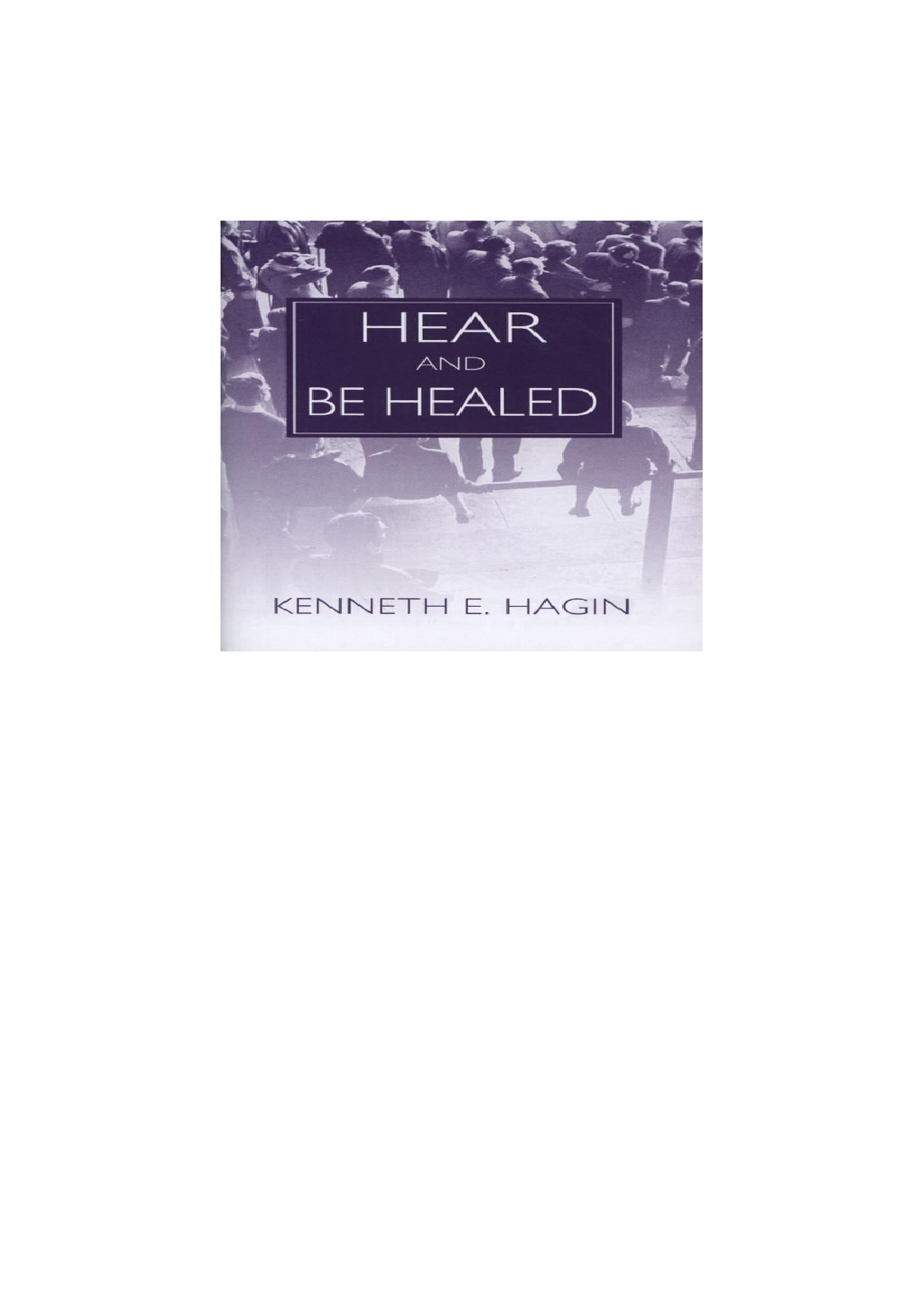# **Contents**

1 'Hear and Be Healed'

2 Greater Works

3 The Importance of Hearing

A Sinner's Prayer to Receive Jesus as Savior

Chapter 1

# **'Hear and Be Healed'**

*But so much the more went there a fame abroad of him: and great multitudes came together to HEAR, AND to BE HEALED by him of their infirmities.*

—Luke 5:15

*And he came down with them, and stood in the plain, and the company of his disciples, and a great multitude of people out of all Judaea and Jerusalem, and from the sea coast of Tyre and Sidon, which came to HEAR him, AND to BE HEALED of their diseases.*

—Luke 6:17

Each weekday afternoon on the RHEMA Bible Training Center campus, Healing School services are conducted. Through the years, I've trained other people to conduct these services, and now they conduct a great many of the services themselves.

One day several years ago, as I was on my way into the auditorium to begin the Healing School service, something actually an unseen Someone—said to me, " *Hear and be healed."* I didn't pay much attention; I went ahead and conducted the service. But the next afternoon, in the same place, I again heard the words, *"Hear and be healed."*

On the third day, as I was ready to enter the auditorium, that same voice said, *"Hear and be healed.* " So when I got to the platform, I took a 3 x 5 index card out of my Bible (I carry a supply of them for such times), and I wrote down, "Hear and be healed." I asked myself the question, *Is the Holy Spirit saying something to me? Is there something in the Bible about* hearing and being healed?

I looked in the concordance under the word "hear" and found several Scriptures that eventually led me into things I had never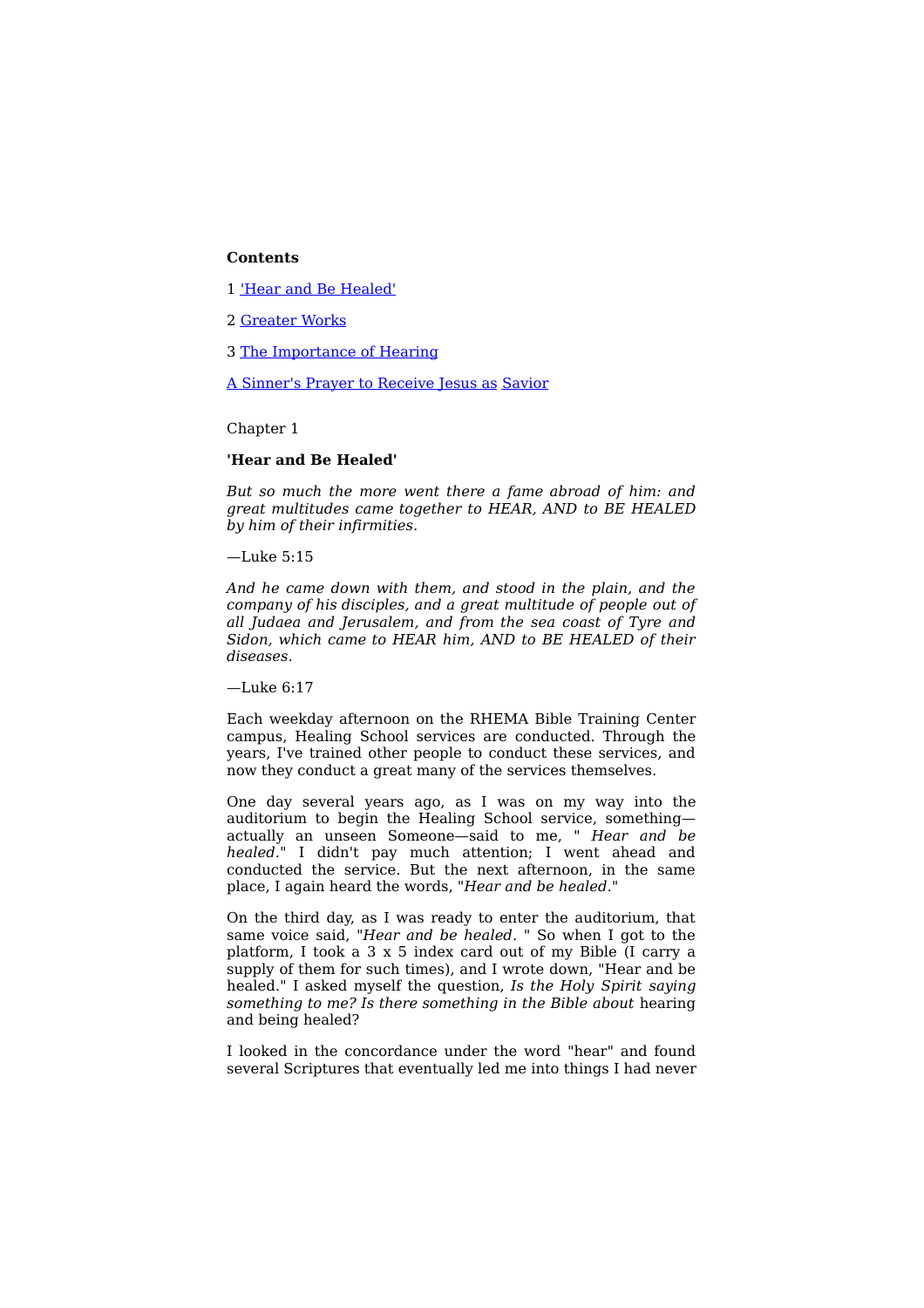seen before in the Bible. Notice in our texts that the multitudes came to hear and 6

be healed. A lot of people want to be *healed,* but they don't want to *hear* anything—and people like that seldom get anything from God. So if you want to be healed, *hear!*

Then I remembered something Jesus said to me in the first vision I ever had of him.\* (Sometimes the Lord says things to our hearts and minds in His Word and also by His Spirit, and we don't follow up on them, because we only understand a part of what He's saying.) The vision occurred on September 2, 1950, during a little tent meeting I was holding in Rockwall, Texas. I saw Jesus standing near the top of the tent, and He said to me, "Come up hither. Come up to the throne of God."

So we went up and stood before the throne of God. After a number of things happened—and after Jesus had laid the finger of His right hand in the palms of each of my hands—He said, "Kneel down before

\* For more information on this subject, see Kenneth E. Hagin's book, *I Believe in Visions*.

Me." He laid His hand on my head and said, "I have called thee and have anointed thee, and have given unto thee a special anointing to minister to the sick."

Then He said, "Stand upright on thy feet." And I stood up. The entire vision lasted an hour or more. We must have talked about forty-five minutes concerning various ways of ministering to the sick.

We talked about my healing and how I first started out as a young Baptist boy preacher. I had been healed just reading Grandma's Methodist Bible. I'd never even heard the term "Full Gospel," but I began to teach and preach healing through faith and prayer—the way I'd been healed. Through further Bible reading, I came to understand laying on of hands and anointing with oil.

And as a young Baptist boy pastor, I saw many, many people healed.

Then, after I was filled with the Holy Spirit, spoke with other tongues, and came over among the Pentecostals, the gifts of the Spirit operated at times through my ministry as the Spirit willed, not as I willed.

Sometimes I'd know exactly who the sick person was, point them out, tell them exactly what was wrong with them, and they would be instantly healed. But this didn't come about because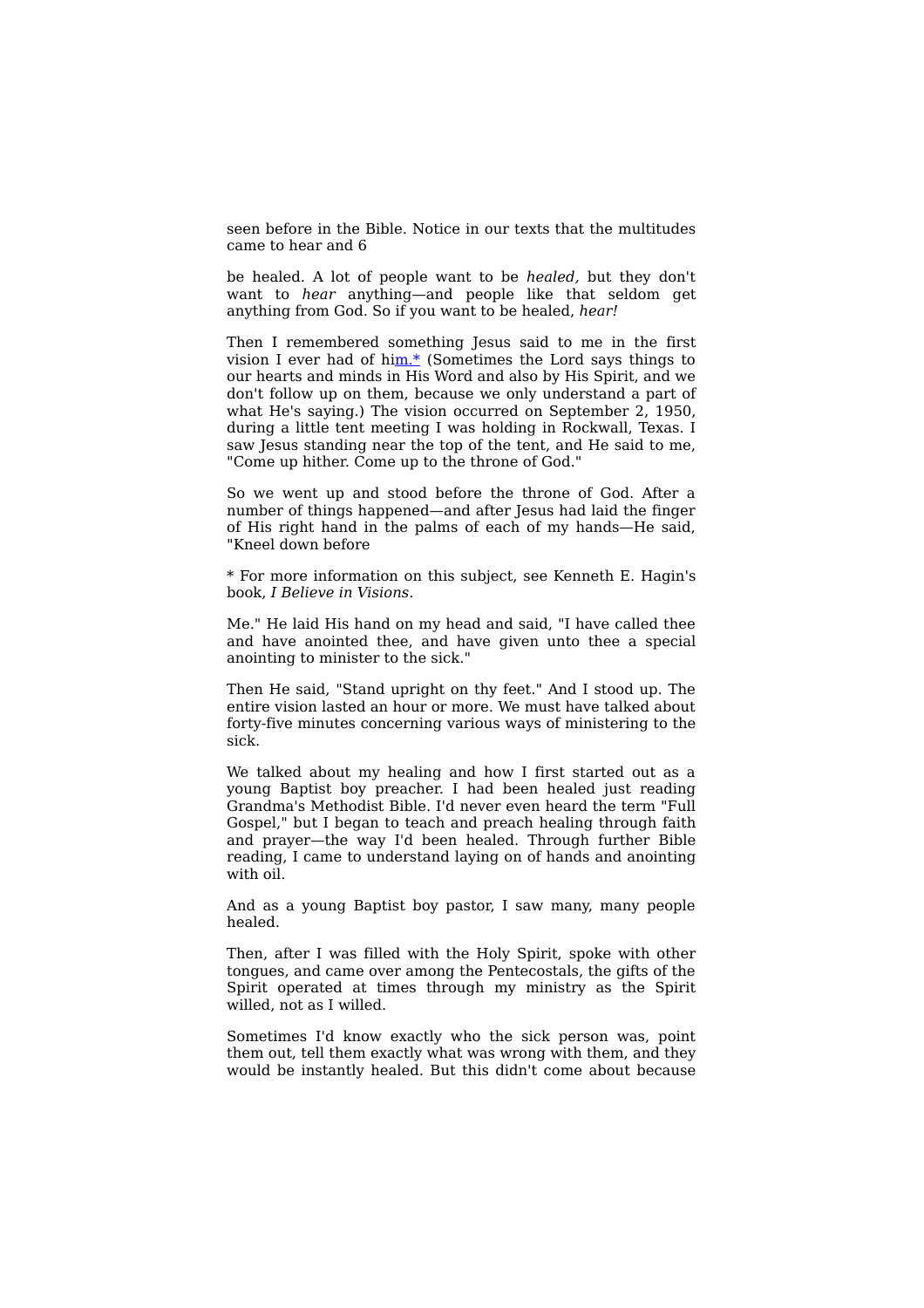of my own faith; it was a manifestation of the Holy Spirit.

The Lord said to me, "This is the primary way you are to minister, with the healing anointing. However, the healing anointing will not work unless you tell the people exactly what I told you. That is, you tell them that I appeared to you. Tell them that you saw Me. Tell them that I spoke to you. Tell them that I laid the finger of my right hand in the palm of each of your hands. Tell them that the healing anointing is in your hands."

Then Jesus smiled and added, "The anointing is not in your feet —I didn't tell you to lay your feet on anybody. The anointing is not in your head—I didn't tell you to lay your head on anybody. It's in your hands.

"Tell the people that I told you to tell them that if they believe that—that is, believe that you're anointed—and will receive that anointing, that power will flow from your hands into their body, and it will drive out their sickness or their disease, and it will effect a healing and a cure in them."

(Notice He called it "that power" this time instead of calling it "the anointing.") Then He told me some things about His own ministry that I had never seen before—things that completely upended my theology. (Sometimes our theology needs upending, because we have been religiously brainwashed instead of New Testament taught!)

Jesus said, "The primary way that I ministered was with the tangible anointing of healing power, but it wasn't the only way, you understand."

We can see this in the story of the woman with the issue of blood. Jesus knew immediately in Himself that "virtue" (as the *King James Version* translates it; the Greek word is *dunamis —*"power") went out of Him. And He turned about in the throng of people and asked, "Who touched my clothes?"

His disciples replied, *"... Thou seest the multitude thronging thee, and sayest thou, Who touched me?"* (Mark 5:31).

## Chapter 2

# **Greater Works**

When we talk about the ministry of Jesus, people say, "Yes, but that was the Lord Jesus Christ, the Son of God." That's true, but sometimes half-truths do more harm than complete untruths, because people think that nobody else could ever do what Jesus did while He was here on earth.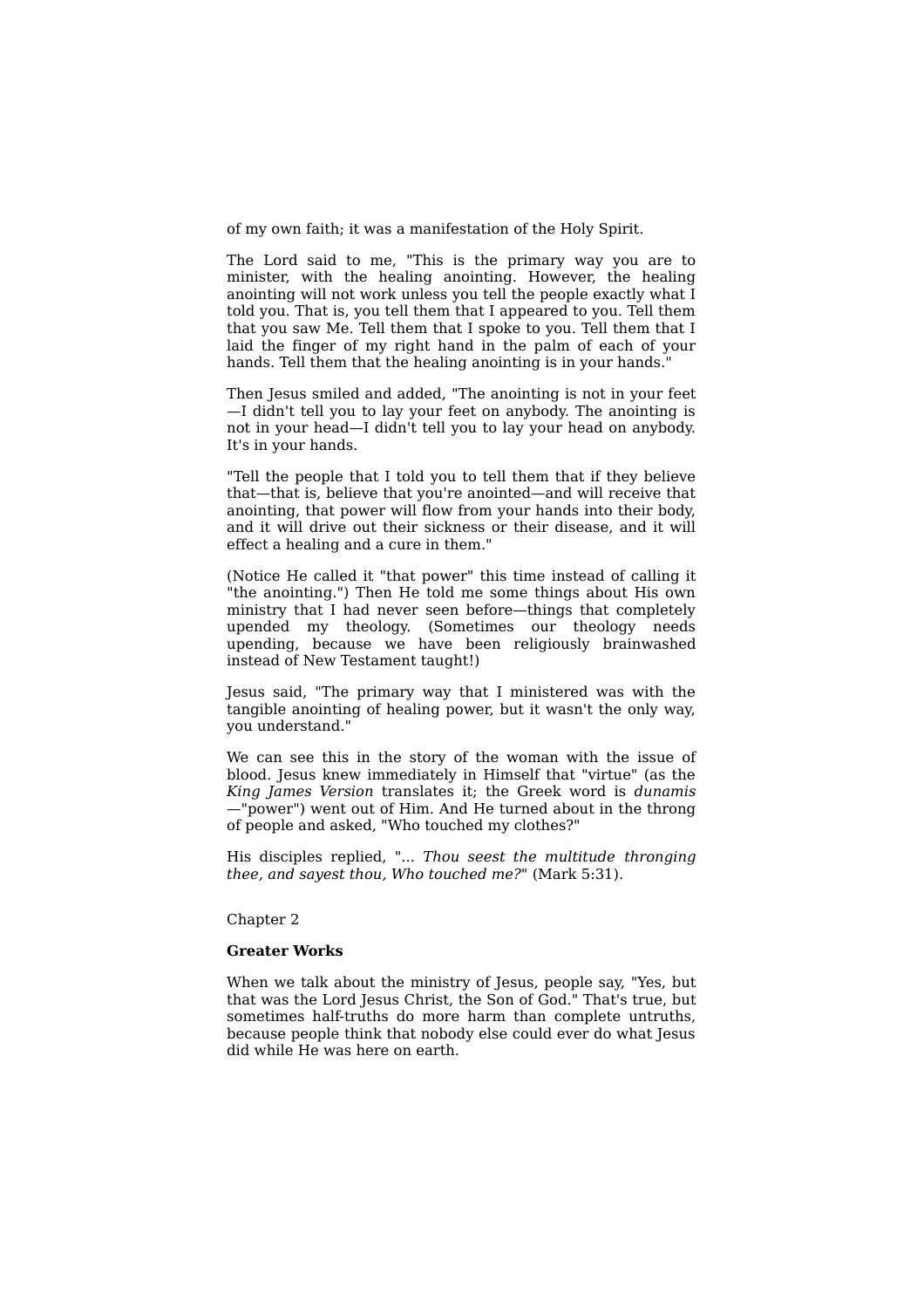That was *Jesus* ministering, and nobody else could ever minister that way. Yet the Lord Jesus Christ Himself said in the fourteenth chapter of John's Gospel, *"Verily, verily, I say unto you, He that believeth on me, the works that I do shall he do also; and GREATER WORKS than these shall he do; because I go unto my Father"* (v. 12).

Did Jesus make that statement?

Certainly, He made that statement. Well then, if we're to do the works that Jesus did, does He expect us to do them *without* the same Holy Spirit that He had and without the same Father? No, thank God, He doesn't. In John 14:10, Jesus said, "... *the Father that dwelleth in me, he doeth the works.* " In other words, Jesus didn't even claim to do the works Himself! He said that His Father did the works. How did God do them? Acts 10:38 tells us: "... *God anointed Jesus of Nazareth with the Holy Ghost and with power: who went about doing good, and healing all that were oppressed of the devil; for God was with him."*

You see, when Jesus came into this world, He stripped Himself of His mighty power and glory, the Word of God tells us, and He was born as a human being (Phil.

2:6,7). That's the reason He couldn't heal anybody any more than any other human being could. That's the reason that He never healed one person or wrought one miracle during the first thirty years of His life! It was *only after He was anointed by the Holy Spirit*—only after His baptism in the River Jordan by John, when the Holy Spirit descended and the Father spoke from heaven—that healings and other miracles started to be manifested in Jesus' ministry.

Of course, Jesus stands in a class by Himself, personally, and as Deity. But when it comes to *ministry,* Jesus does not stand in a class by Himself. We haven't examined the Word of God closely enough on this subject.

Because Jesus was anointed with the Holy Spirit *and* (plus) power, the Holy Spirit would manifest Himself in Jesus'

ministry as the Holy Spirit willed, not as Jesus willed, *even though Jesus was the Son of God!* Jesus told me this during the vision.

He explained to me that the primary way He ministered on earth was with the healing anointing, and He also pointed out that He had the Holy Spirit without measure (John 3:34).

Jesus told me that He ministered on earth primarily as a prophet of the Old Covenant anointed by the Holy Spirit. You will remember that He called Himself a prophet in Luke 4:24: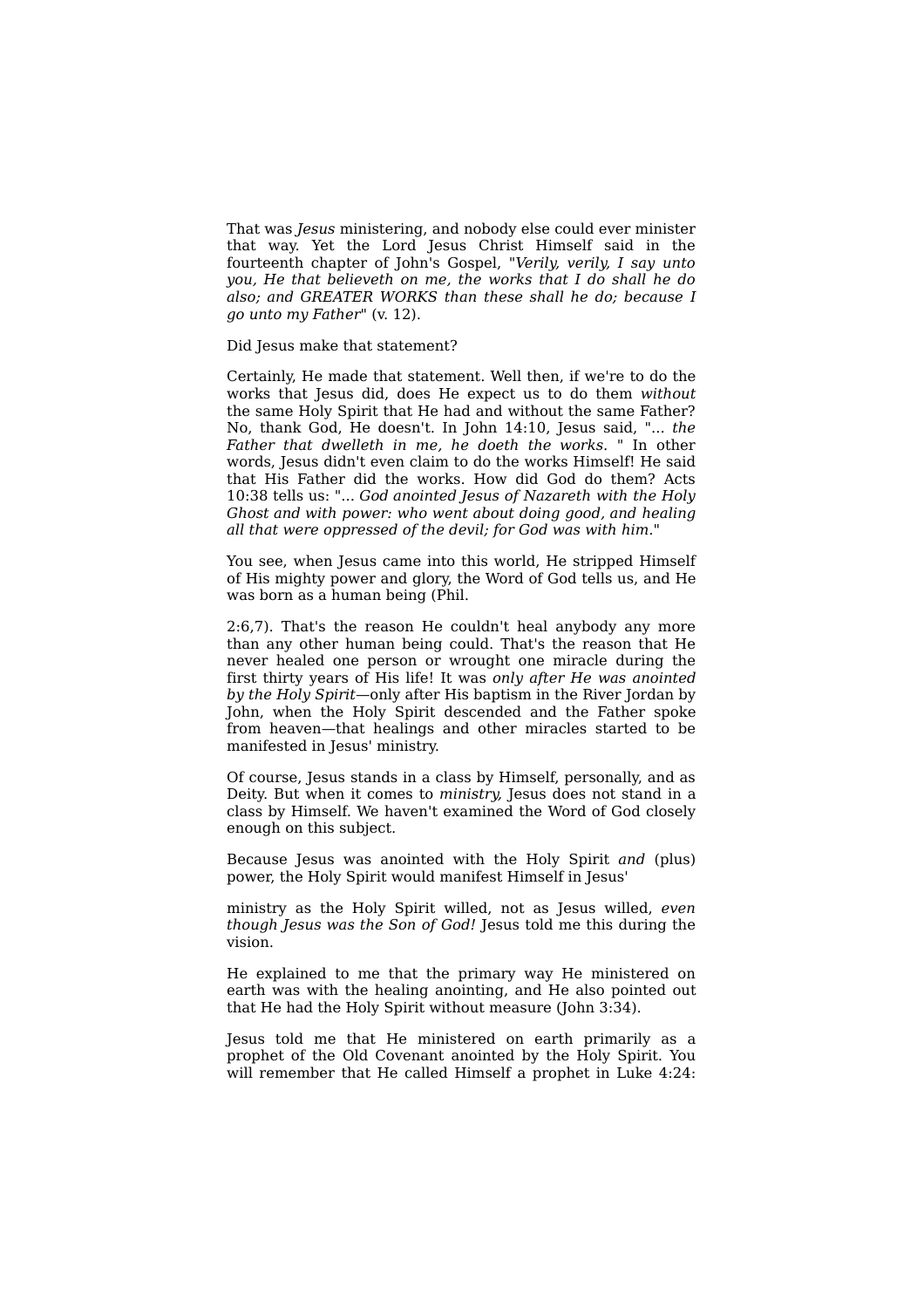*"And he said, Verily I say unto you, No prophet is accepted in his own country."* Jesus stood not only in the office of prophet, but He stood in all of the fivefold ministry gifts: apostle, prophet, evangelist, pastor, and teacher.\*\*

The Greek word *apostolos,* translated "apostle," means "a sent one." And Jesus certainly stands at the head of the list of sent ones, doesn't He? Hebrews 3:1 calls Jesus an apostle: *"Wherefore, holy brethren, partakers of the heavenly calling, consider the Apostle and High Priest of our profession, Christ Jesus."*

Second, Jesus stood in the office of prophet. He said so in Luke 4:24. He also stood in the office of evangelist. Notice Jesus said in Luke 4:18, *"The Spirit of the Lord is upon me, because he hath anointed me to preach the gospel to the poor....* " That's the evangelist's message!

\*\* For more information on this subject, see Kenneth E. Hagin's book, *Understanding the Anointing.*

Fourth, He stood in the office of pastor, for He said, *"I am the good shepherd* ..." (John 10:11). (The same Greek word that is translated "pastor" is translated "shepherd.") Furthermore, Peter calls Jesus *"the chief Shepherd"* in First Peter 5:4.

And then Jesus stood in the office of the teacher. We know that just from reading about the ministry of Jesus in the four Gospels, because the words "teach" or "taught" are mentioned more than "preach" or "heal," or any other words in connection with Jesus' ministry. For example, Matthew 9:35 states, *"And Jesus went about all the cities and villages, TEACHING in their synagogues, and PREACHING the gospel of the kingdom, and HEALING every sickness and every disease among the people."*

We can see that Jesus placed *teaching* first, *preaching* second, and *healing* last. Of course, many people want to reverse this order. They want to run into a meeting and have you heal them, but that's not how it happens—and that's not how it happened in Jesus' ministry, either. It came as a shock when Jesus told me this, but I can prove it to you by the Scripture, just as He proved it to me.

Jesus said, "You see, those who would not *hear* me didn't receive healing. I did not heal the sick the way the average church person thinks I did. For if I did, I certainly failed at Nazareth, because I only managed to get a few people healed."

Mark's account of Jesus' ministry at Nazareth is found in Mark 6:5: *"And he could there do no mighty work, save that he laid his hands upon a few sick folk, and healed them. "*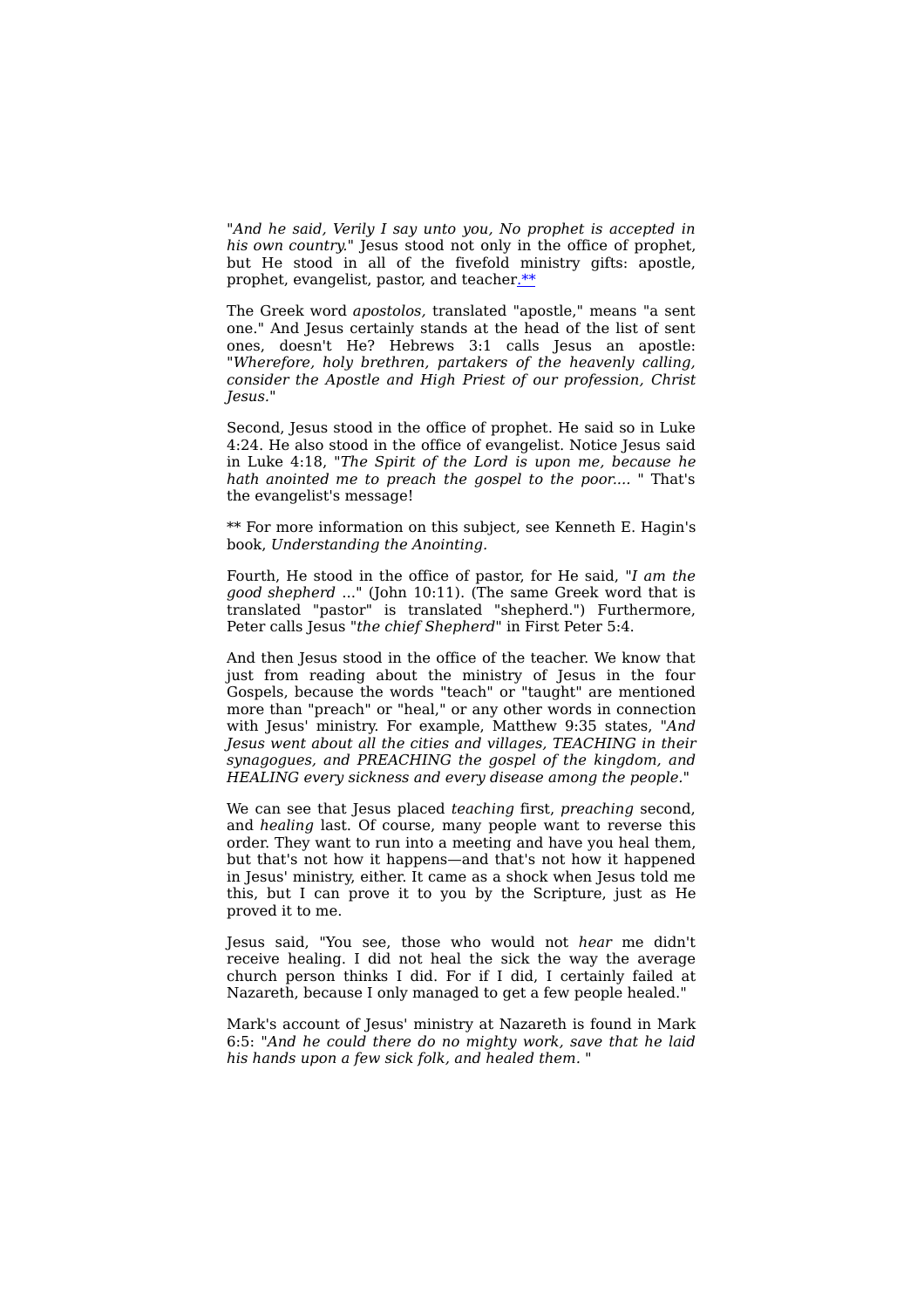In the vision, Jesus asked me a question nobody had ever asked me before about this verse. He said "How many is a few?"

I said, "Well, it's not many."

He asked again, "How many is a few?"

I said, "Well, it's *a few."*

And He asked me the third time, "How many is a few?"

I thought about it, and I said, "Well, in my opinion, a few is anywhere from two to six."

He said, "I laid my hands on a few. I only managed to get a few people healed in my hometown. And the few that did get healed didn't have much wrong with them."

I checked up on this after the vision.

*The Amplified Bible* says Jesus laid His hands on "a few sickly people." Another translation reads, "He laid his hands on a few folks with minor ailments." I also got to thinking about what the Bible calls "a few."

Noah and his family, eight who were saved in the flood, were "a few" (1 Peter 3:20).

Thus, it would be safe to say that there were six or eight people who got healed under Jesus' ministry in His hometown of Nazareth.

Jesus told me, "If I had ministered to the sick the way the average church person thinks I did, I would have said, 'Now, you go get five or six blind people, and we'll have a panel of doctors examine these blind people to certify that they're blind. [They had physicians then; Luke was a physician.] Go get five or six deaf people, and we'll have the physicians certify that they're deaf. Go get five or six people who are bedfast with palsy or paralysis and can't walk. We'll have the doctors examine them and certify that they're bedfast, that they have the palsy, and that they can't walk. Then you go get people with other major physical problems—not minor ones—and I'll lay hands on them and heal them all, just to prove Who I am."

"But," Jesus said, "that's not the way I ministered. It plainly states in Mark's Gospel the sixth chapter and the fifth verse that I could there do no mighty work. It doesn't say I *would* not; it says I *could* not. I had no manifestation of the Holy Spirit there. If the Holy Spirit didn't manifest Himself in the mighty works of working of miracles, special faith, or gifts of healings, I couldn't do anything. I had no manifestation of mighty works.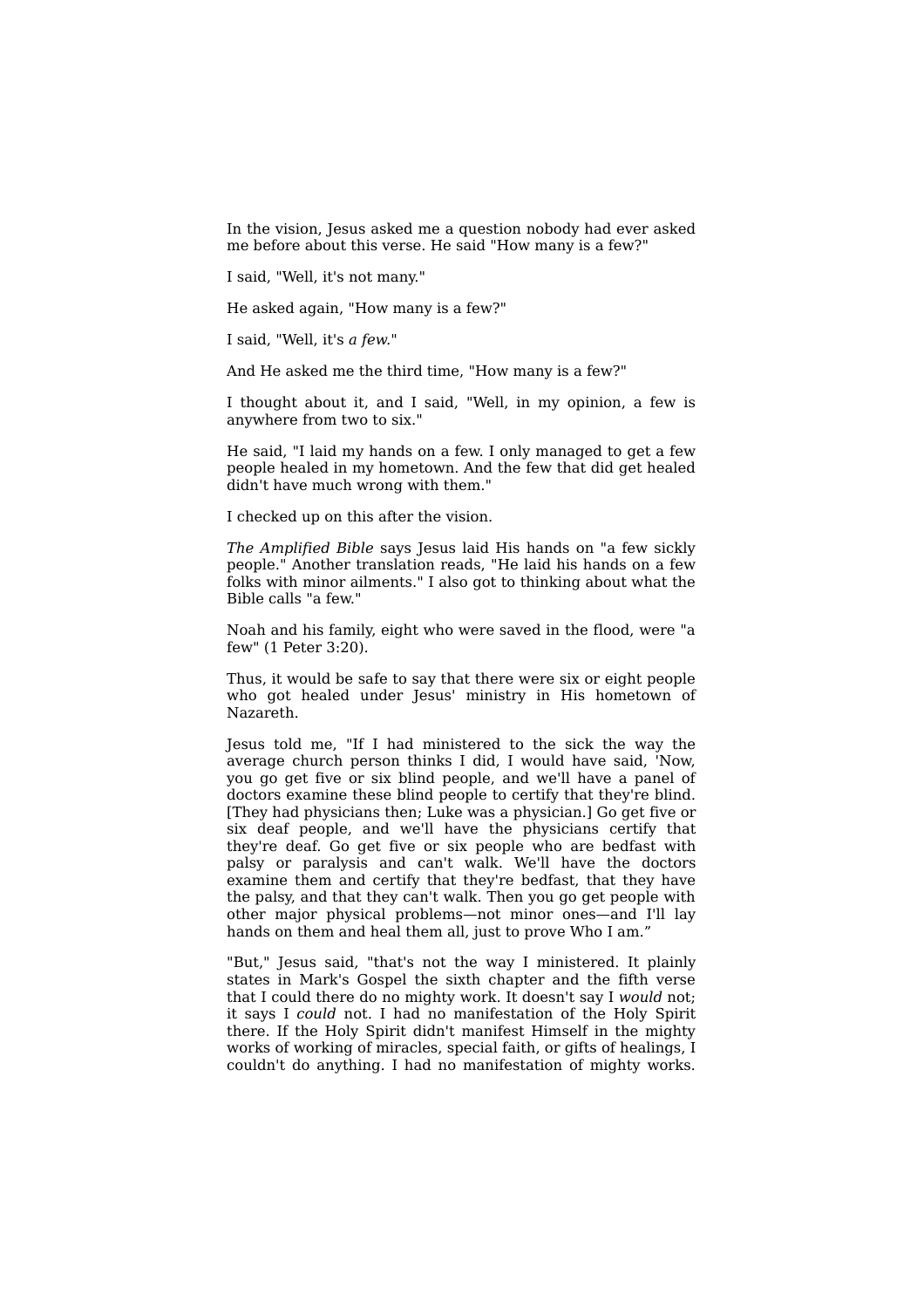Instead of proving anything, I got run out of town."

You see, in addition to ministering with the healing anointing, Jesus also ministered with the manifestation of the gifts of the Holy Spirit. Studying His ministry, you can see the word of wisdom, the word of knowledge, discerning of spirits, special faith, working of miracles, gifts of healings, and prophecy in manifestation, but not tongues and interpretation. (Tongues and interpretation are distinctive to this Pentecostal or Holy Spirit Dispensation in which we live.)

Even though Jesus was the Son of God, and divine blood flowed through His veins, yet *He was ministering on the earth as a human being—* a prophet anointed with the Holy Spirit. And because the Holy Spirit did not manifest Himself that day in Jesus' hometown, only a few people with minor ailments were healed. Jesus had taught them. He had read to them from the Book of Isaiah. But they didn't believe (or hear) Him, so they weren't healed. Luke 4:22 says their reaction to His sermon was, *"... Is not this Joseph's son?"*

Jesus said to me, "If I healed the sick the way people think I did —to prove my Divinity and my Deity—when I came to my hometown of Nazareth, I failed to prove it.

Even though I was and am the Son of God, yet I was human." The Word of God said He was human. He became a human being.

"Any human being," He said to me, "wants to make good in his own hometown.

If you want to make good anywhere, you want to make good in your own home, your own town, or your own country, don't you?

And so from the human standpoint, I was just like anyone else. But instead of making good in my hometown, I got run out of town."

Jesus had to be just like the rest of us from a human standpoint, because the Word of God tells us in Hebrews 4:15 that we have a great High Priest (Jesus) who can be touched with the feelings of our infirmities, because He was tempted or tested in all points just exactly like we are. Jesus had to have the same human qualities the rest of us have. That's the reason He said that, like any human being, He wanted to make good in his own hometown.

## Chapter 3

# **The Importance of Hearing**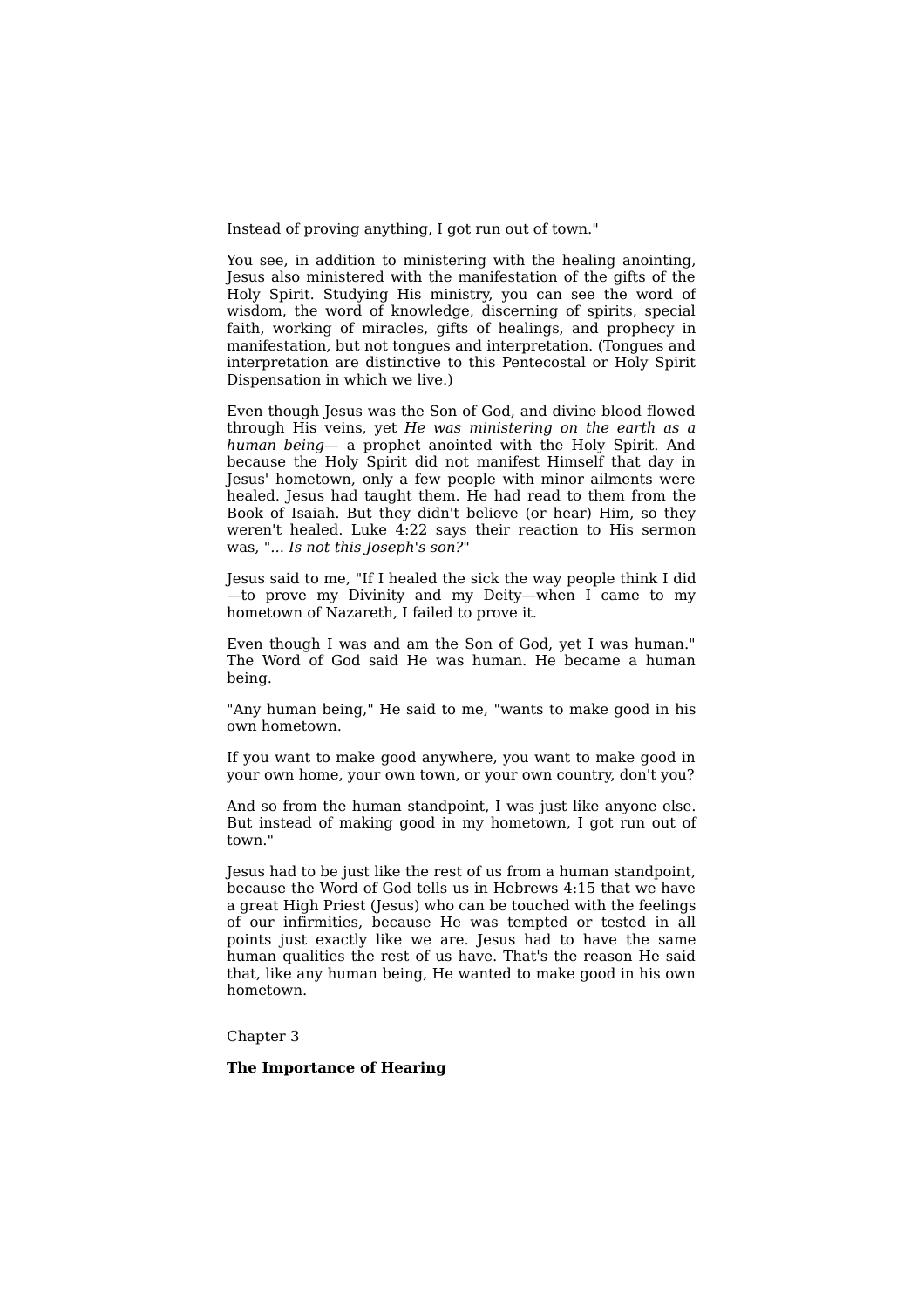We saw in Matthew 9:35 that *"Jesus went about all the cities and villages, teaching...."* What did He teach? We get a hint from Luke 4, which tells us He read from Isaiah.

#### **LUKE 4:14-21**

**14 And Jesus returned in the power of the Spirit into Galilee: and there went out a fame of him through all the region round about.**

**15 And he taught in their synagogues, being glorified of all.**

**16 And he came to Nazareth, where he had been brought up: and, as his custom was, he went into the synagogue on the sabbath day, and stood up for to read.**

**17 And there was delivered unto him the book of the prophet Esaias. And when he had opened the book, he found the place where it was written,**

**18 The Spirit of the Lord is upon me, because he hath anointed me to preach the gospel to the poor; he hath sent me to heal the brokenhearted, to preach deliverance to the captives, and recovering of sight to the blind, to set at liberty them that are bruised,**

# **19 To preach the acceptable year of the Lord.**

**20 And he closed the book, and he gave it again to the minister, and sat down. And the eyes of all them that were in the synagogue were fastened on him.**

#### **21 And he began to say unto them, This day is this scripture fulfilled in your ears.**

In the vision, Jesus said to me, "Everyplace I went, the first thing I did was read from the Book of Isaiah and teach identically the same truth: 'The Spirit of the Lord is upon me.' Those who would hear and receive it would be healed. Those who would not receive it— *would not hear it*— were not healed."

In our text, Luke 5:15, Luke writes about great multitudes who came to *hear* Jesus *and be healed.* Does *hearing* have anything to do with being *healed?*

Emphatically, yes! Why didn't more people in Nazareth, Jesus' hometown, get healed?

Only a few sick people were healed of minor ailments, yet we know there were more sick people than that present. In Nazareth, the people were not healed because they wouldn't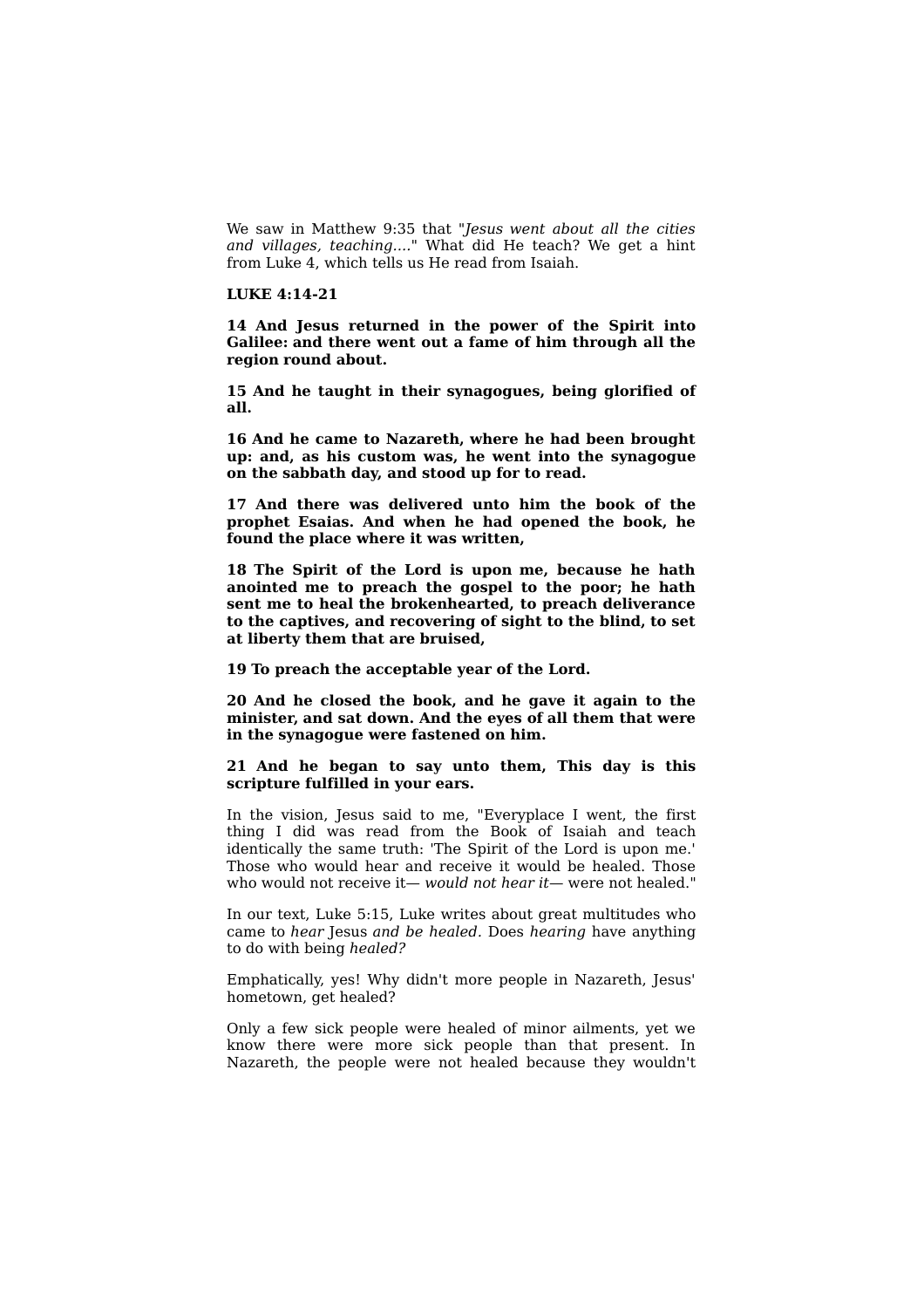*hear.*

Often, it's a combination of factors.

Some people just won't *listen* to you. Others are sitting right there, but what you say doesn't *register* with them. Jesus said to me, "Those that would listen, I could get healed.

But if they wouldn't *hear* Me, I couldn't get them healed."

Luke 5:15 tells us that the great multitudes *"came together to hear"* —a multitude in this city, a multitude in that city, a multitude in another city. Luke just lumps all these multitudes together. They came to hear. What they heard must have had to do with healing, because it says they came to *hear and be healed,* doesn't it? What did they hear? They heard Jesus read from the prophet Isaiah. These were Jews (Jesus never preached outside of His own country), and they knew the Old Testament. They heard Jesus take His text from Isaiah and say, "This Scripture is fulfilled in your hearing. The Spirit of the Lord is upon me. I am anointed to minister."

Our second text, Luke 6:17, tells us that a great multitude of people came "to *hear* him, *and* to *be healed* of their diseases."

There is something very interesting in the next verse: *"And they that were vexed with unclean spirits: and they were HEALED."* "I thought you had to cast spirits out," some will say. Sometimes you do, but not always. Those who were vexed with unclean spirits were *healed,* the verse says.

You see, *the same power that will heal people of sickness will deliver them of demons!*

Now notice the next verse. *"And the whole multitude sought to touch him: for there went virtue* [power] *out of him* [the Greek word is dunamis] *, and healed them all."*

Why did the multitude want to touch Jesus? They couldn't see any power go out of Him. You can't *see* the power of God—you can only see the reaction to it. How did they know that power went out of Jesus?

Because of what they *heard!* They heard Jesus read from the Book of Isaiah, *"The Spirit of the Lord is upon me, because he hath anointed me to preach...* [and] *to heal.... This day is this scripture fulfilled in your ears."*

Now turn back with me to the Book of Matthew.

# **MATTHEW 14:34-36**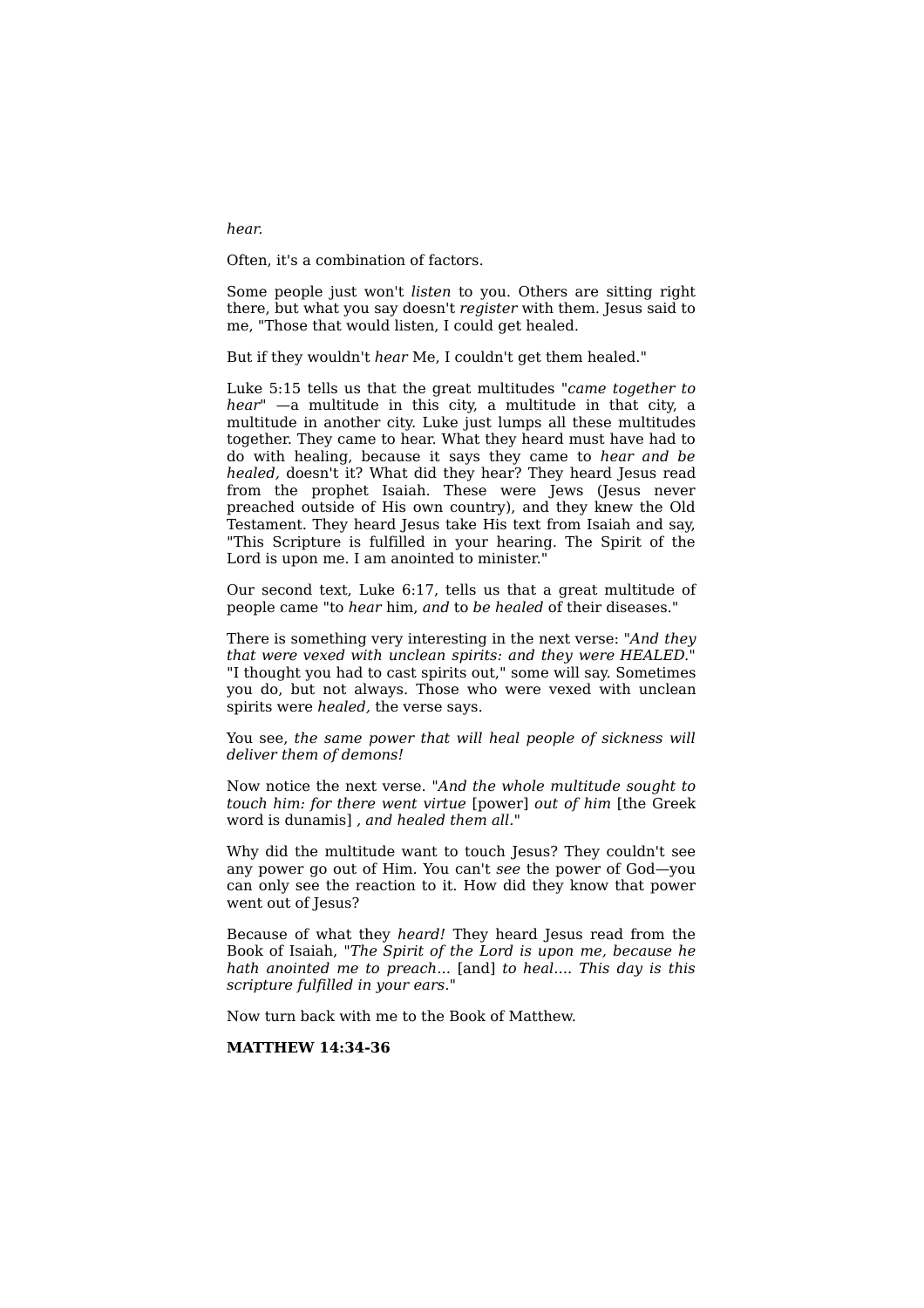**34 And when they were gone over [the Sea of Galilee], they came into the land of Gennesaret.**

**35 And when the men of that place had knowledge of him, they sent out into all that country round about, and brought unto him all that were diseased;**

## **36 And besought him that they might only touch the hem of his garment: and as many as touched were made perfectly whole.**

The same thing happened here in the land of Gennesaret that we read about in the sixth chapter of Luke: The people heard and were healed. These verses in Matthew 30 don't talk about the power of God being manifested, but you can see that it is inferred. Notice that they did not bring the sick to Jesus *until* they first had knowledge of Jesus. How did they gain knowledge of Jesus? By seeing Him heal somebody? No, Jesus hadn't healed anyone yet in their country. They gained knowledge of Him by *hearing. They heard something!*

I wonder what they heard? It had to be something in connection with sickness, because as soon as they had knowledge of Jesus, they gathered up the sick and the diseased and brought them to Him. They must have heard Jesus read from Isaiah, *"The Spirit of the Lord is upon me, because he hath anointed me to preach ...* [and] *to heal.... This day is this scripture fulfilled in your ears."*

The way you gain knowledge of a person or a ministry is by *hearing.* Just as soon as the people gained knowledge of Jesus, *"...they sent out into all the country round about, and brought unto him all that were diseased.* " So what they *heard* must have had something to do with healing, or they wouldn't have brought the sick. *"And* [they] *besought him that they might only touch the hem of his garment."* Who did? The sick people whom they brought. You see, those who *heard* Jesus say that He was anointed to heal the sick, and those who *believed—received* healing. But those who did not hear and would not receive, did not receive healing.

Now go back with me to the fourth chapter of Luke to see something that will help you immeasurably to appreciate the Word of God and different ministries. We saw in the twentyfourth verse that Jesus called Himself a prophet: *"And he said, Verily I say unto you, No prophet is accepted in his own country."* He had said in the twenty-third verse, *"... Ye will surely say unto me this proverb, Physician, heal thyself: whatsoever we have heard done in Capernaum, do also here in thy country."*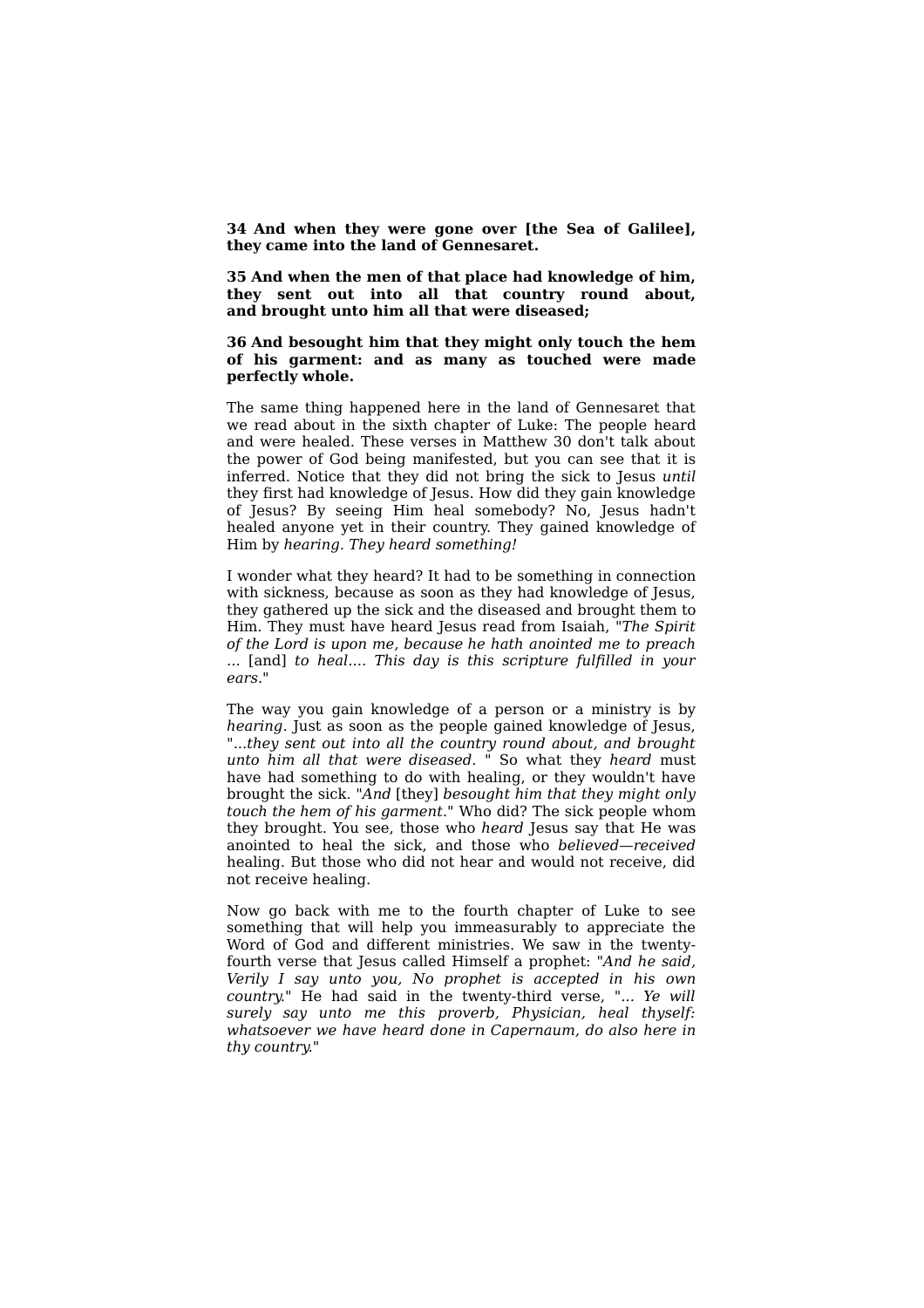What does this proverb mean? We see from this verse that word of Jesus' works had spread: *"..* . *whatsoever we have HEARD done in Capernaum.* . *. . "* When you read the four Gospels, you will find that the most healings that took place under the ministry of Jesus occurred in Capernaum.

Capernaum is mentioned more than any other city. That's the reason Jesus is saying, "You're going to say, the works that you did in Capernaum, do them here in your own country." In other words, the people of Nazareth were challenging Jesus: "Let's see you do those works here." But He couldn't do those works in Nazareth!

Now notice what Jesus said that really upset them. In fact, it upset them so much that they ran Him out of town and attempted to throw Him off the brow of a nearby hill!

## **LUKE 4:25-27**

**25 But I tell you of a truth, many widows were in Israel in the days of Elias [Elijah the prophet], when the heaven was shut up three years and six months, when great famine was throughout all the land;**

**26 But unto none of them was Elias sent, save unto Sarepta, a city of Sidon, unto a woman that was a widow.**

## **27 And many lepers were in Israel in the time of Eliseus [Elisha] the prophet; and none of them was cleansed, saving Naaman the Syrian.**

In the first example, the prophet Elijah went to that widow's house in the midst of the famine and asked her to use the entire supply of meal and oil she had left to make a cake to feed him. She was obedient to the request made by the man of God, and that cruse of oil kept giving out oil, and the meal barrel kept giving out meal. That was a manifestation of the working of miracles, a gift of the Spirit, in the prophet's ministry.

Jesus commented, "There were many widows in Israel. Why didn't Elijah go to every widow's house and work a miracle?"

The answer is given in a little expression in verse twenty-six: *"But unto none of them was Elias sent...."* He wasn't sent to all the widows of Israel; he was only sent to one widow! He wasn't sent!

Even though Elijah was a prophet anointed by the Spirit of God, having manifestations of the word of wisdom, the word of knowledge, prophecy, and the working of miracles in his ministry, he couldn't just go into any widow's house and work a miracle whenever he wanted to. *It's always as the Holy Spirit*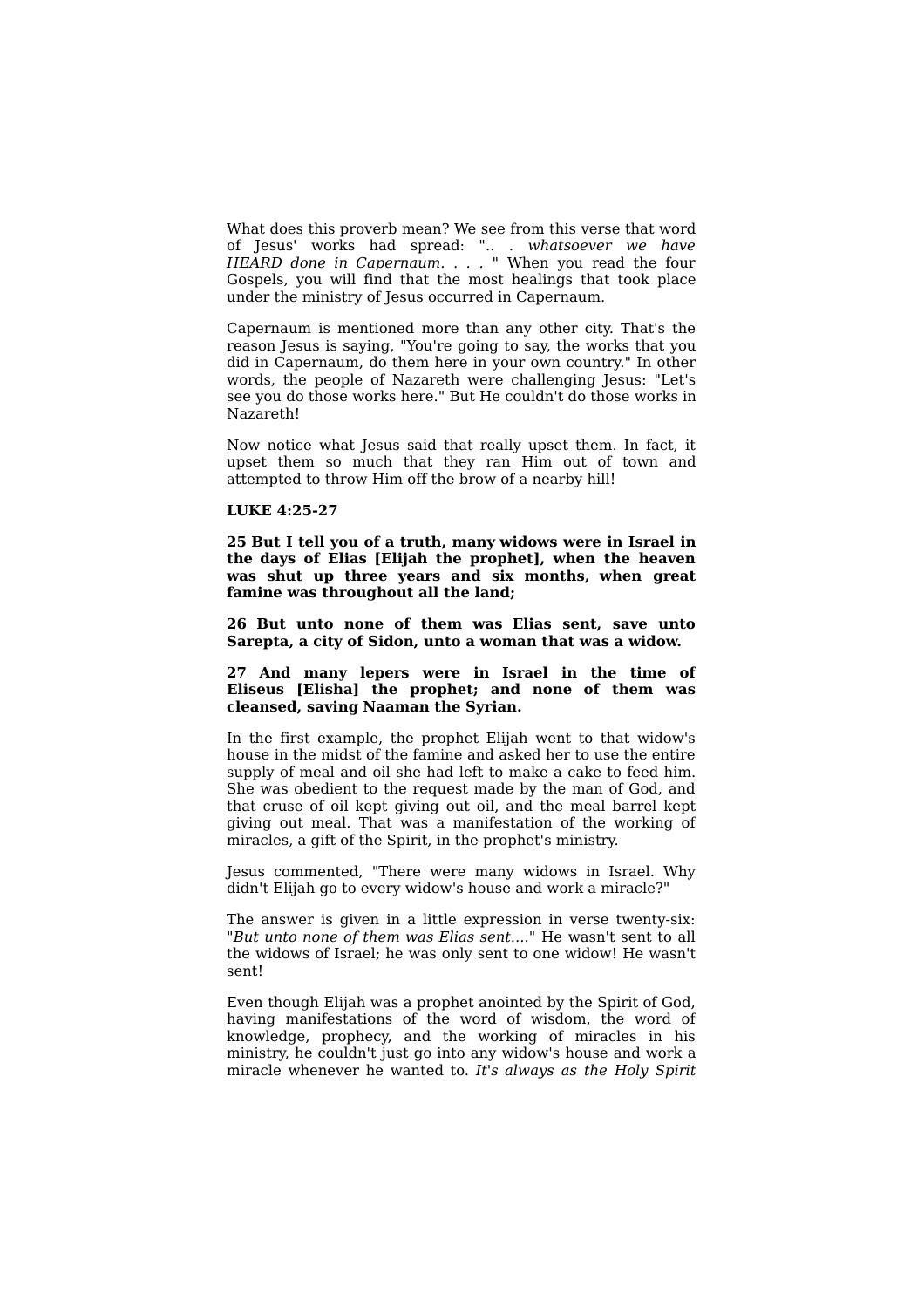# *wills.*

The next example Jesus used in Nazareth was that of Naaman the Syrian commander. A captured Jewish girl was a maid in Naaman's house. She found out that Naaman had leprosy and she said to his wife, " *Would God my lord were with the prophet that is in Samaria! for he would recover him of his leprosy"* (2 Kings 5:3). So the prophet Elisha must have had great fame for his healings, or she wouldn't have said that.

Naaman was the commander-in-chief of the armies of Syria. He decided to go to Israel to see the prophet. But Elisha never even left his house to see this mighty man.

Instead, he sent a servant out with the instructions, *"Go and wash in Jordan seven times, and thy flesh shall come again to thee, and thou shalt be clean"* (2 Kings 5:10).

Naaman, the Scripture says, "was wroth" and went away "in a rage." That means he was fussing and fuming. Finally one of his servants said, "Well, master, if the prophet had asked a hard thing of you, you would have done it." So Naaman calmed down and did as the prophet said and dipped seven times in the Jordan River.

When a man has a deadly disease like leprosy, he's not going to be healed any other way than by divine power.

When Naaman came up out of the river, he was healed! Most people would have wanted to start a "Seven Dipping Jordan Healing Association" right about then, but 36

that never happened. Why didn't Elisha keep on telling lepers to dip seven times in the Jordan? Because the Spirit of God didn't tell him to! There were many lepers in Israel at that time, but *only* Naaman was cleansed.

That was a manifestation of gifts of healings in Elisha's ministry. He couldn't heal all the other lepers in Israel *because the manifestations come as the Spirit wills,* not as the prophet wills. (In Nazareth, as we have just seen, Jesus didn't have any manifestation of the Holy Spirit, so He just laid His hands on a few people with minor ailments—that's all He was able to do that day—and then He got run out of town.) Why did Elisha say to his servant, "Go tell Naaman to dip in the River Jordan seven times"? Did he think it up himself? Or did Elisha talk it over with his servant, call in one or two neighbors, and say, "This fellow is commander-in-chief. Let's humble him. Let's have him dip in the River Jordan"? No, that wouldn't have worked, because it would have been something they thought up.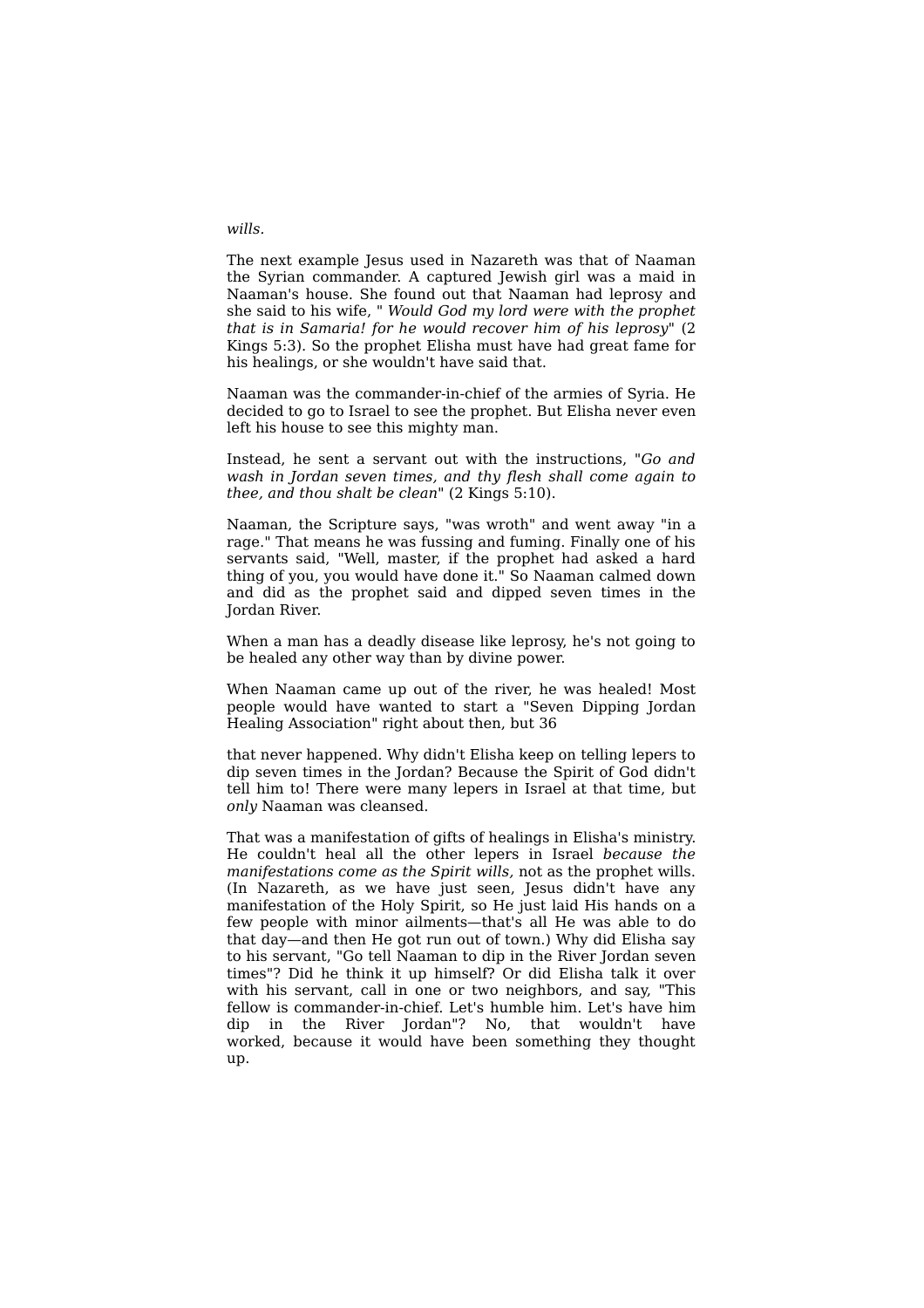Elisha gave those instructions to Naaman because the Holy Spirit told him to! *If the Holy Spirit tells you to do something, it will work!* And if it doesn't work, He didn't tell you to do it; you just dreamed it up.

The Holy Spirit once told me to tell a dying woman that she was healed. She got off her deathbed and was healed instantly.

She's still alive and well today. On the other hand, I've gone into rooms where other people were dying, and I've waited to see if the Holy Spirit would say anything. He never said a word to me, so I prayed for the person, left, and in a short time, they died.

Some will ask, "If you healed *one,* why didn't you heal *all* of them?" But I didn't heal even that one woman! All I did was obey the Holy Spirit! There was a manifestation of the Holy Spirit in her case.

That's what I'm trying to get over to you: *You can't produce a manifestation of the Holy Spirit.* Either it happens, or it doesn't.

On the other hand, I've gone to talk to people on their deathbeds, the Holy Spirit never said anything, and I never had any kind of manifestation. I never felt anything.

I didn't have any hot flash. I didn't have any cold flash. I didn't have *any kind* of a flash!

If I'd been going by feelings, I would have turned in a prayer request for myself for being backslidden! I felt dead, dry, and listless—but I don't walk by *feeling;* I walk by *faith!* I walk by the Scripture that says, "... *greater is he that is in you, than he that is in the world"* (1 John 4:4).

I remember one case in particular—a woman given up to die with cancer. Her doctors had done all they could do. In this woman's case, the Holy Spirit didn't say, as He had in the other woman's case, "Tell her to rise and walk. She's healed." So what are you going to do? Bless God, I just sat down by the bed and opened the Word to her. I began to teach her. It took me a little time, but by hearing the Word she was perfectly healed of terminal cancer. The same doctors who gave her only ten days to live couldn't find a trace of the cancer and pronounced her well.

Thank God for manifestations. I don't know when they're going to come and when they're not going to come. If I were doing it, I'd probably have manifestations of the Spirit in every service. However, the Holy Spirit doesn't always manifest Himself when you want Him to. But if you can get people to *hear* the Word, you can still get them *healed.* Sometimes Jesus ministered this way, without special manifestations, but not always. As He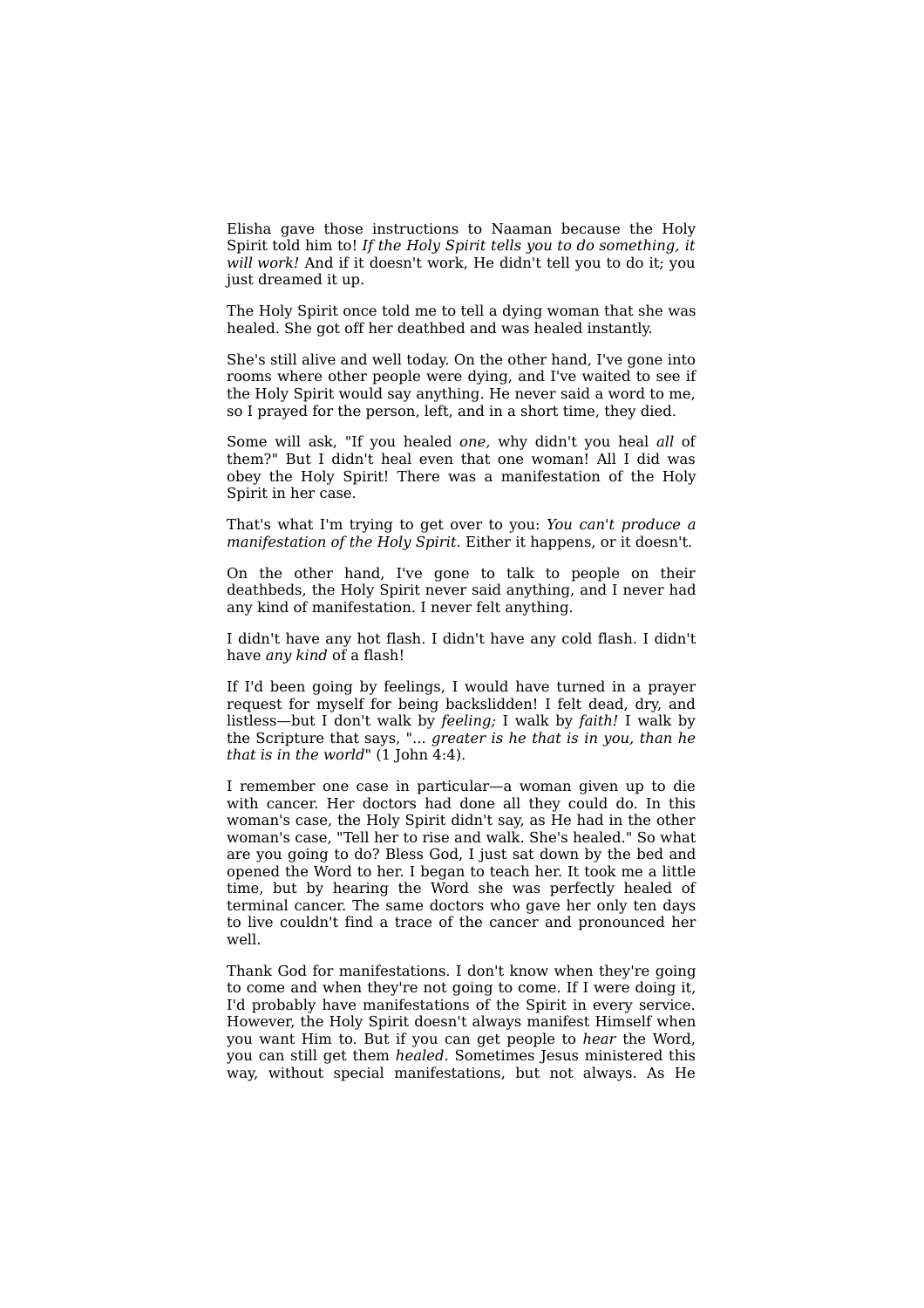pointed out in the illustrations of Elijah and Elisha, you can't just "conjure" something up. *It is as the Spirit wills.*

In First Corinthians 12, the nine manifestations of the Holy Spirit are listed:

#### **I CORINTHIANS 12:7-11**

**7 But the manifestation of the Spirit is given to every man to profit withal.**

**8 For to one is given by the Spirit the word of wisdom; to another the word of knowledge by the same Spirit;**

**9 To another faith by the same Spirit; to another the gifts of healing by the same Spirit;**

**10 To another the working of miracles; to another prophecy; to another discerning of spirits; to another divers kinds of tongues; to another the interpretation of tongues;**

**11 But all these worketh that one and the selfsame Spirit, dividing to every man severally**

#### **AS HE WILL.**

What does the Spirit divide—the gift?

No! He divides *the manifestation* of the gift to you *as He wills.* If *you* "possessed" the gifts, you could give them away if you wanted to; you could do what you wanted to with them. In that sense we do not "have" the gifts of the Spirit, because *the Spirit* manifests them as He wills.

Oh, I love it when the Holy Spirit comes upon me, praise God, and the manifestation comes of gifts of healings, special faith, or other gifts of the Spirit. Smith Wigglesworth said that *when special faith is in manifestation, you know ahead of time what God is going to do.*

I want you to notice the difference between: (1) A manifestation of the Holy Spirit, which may come at any time as the Spirit wills, working in specific, individual cases, and not working generally for all; and (2) The fact that the Word of God *always* works for anyone.

That's why Jesus would teach people, and if they would hear His teaching, they would be healed. And this happened. People would hear about Jesus and bring the sick to Him. These sick people heard something too. Information about Jesus was passed on to them. When they got in Jesus' presence, what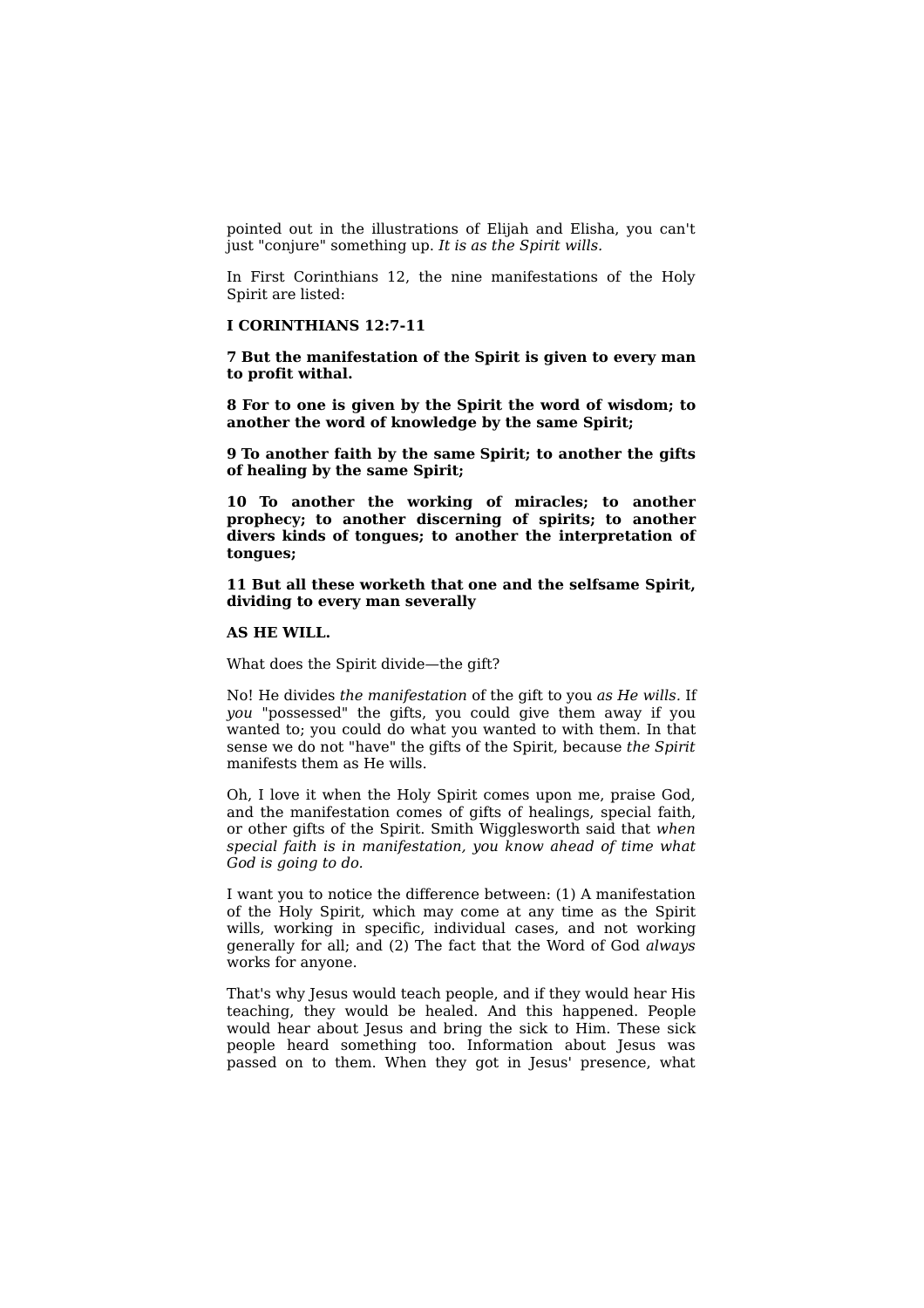would they do? *"...* [they] *besought him that they might only touch the hem of his garment..."* (Matt. 14:36). What did they want to do that for? *Because Jesus was anointed,* and the very clothes that He wore, absorbed that anointing!

For example, the woman with the issue of blood did not touch His person. She said, *"... If I may touch but his clothes, I shall be whole"* (Mark 5:28).

And we read in Acts 19, *"And God wrought special miracles by the hands of Paul: So that from his body were brought unto the sick handkerchiefs or aprons, and the diseases departed from them, and the evil spirits went out of them"* (vv. 11,12).

From these Scriptures we learn something about *the healing anointing.*

What gives it action? Notice Jesus' reply to the woman with the issue of blood: *"...Daughter, THY FAITH hath made thee whole ..."* (Mark 5:34).

Verses 25 and 26 tell us that this woman had suffered for twelve years. She was now hopeless, having spent all of her money, having suffered many things from many physicians, yet growing worse. But notice verse 27: " *WHEN SHE HAD HEARD of Jesus,* [she] *came in the press behind, and touched his garment."*

When she had *heard* of Jesus! When she had *heard! Faith comes by hearing!* I wonder what she heard? It must have been something in connection with healing, because when she had heard of Jesus, she *"... came in the press behind, and touched his garment."*

Now look at verse 28: *"For she said, If I may touch but his clothes, I shall be whole."*

So what did she hear? It had to be something in connection with healing, didn't it? She wouldn't have wanted to touch the hem of Jesus' garment otherwise. It had to be that somebody told her, "I heard Him teach. I heard Him take His text from Isaiah. I heard Him say, 'The Spirit of the Lord is upon me. He has anointed me to heal.'" Oh, praise God, she *heard* that! She *believed* it! She *said, "...If I may touch but his clothes, I shall be whole."* And she *did* it!

Hear and be healed! Hear and be healed!

And Jesus said in verse 34, *"...Daughter, THY FAITH hath made thee whole."* Whose faith? *Her* faith. Jesus' faith?

No!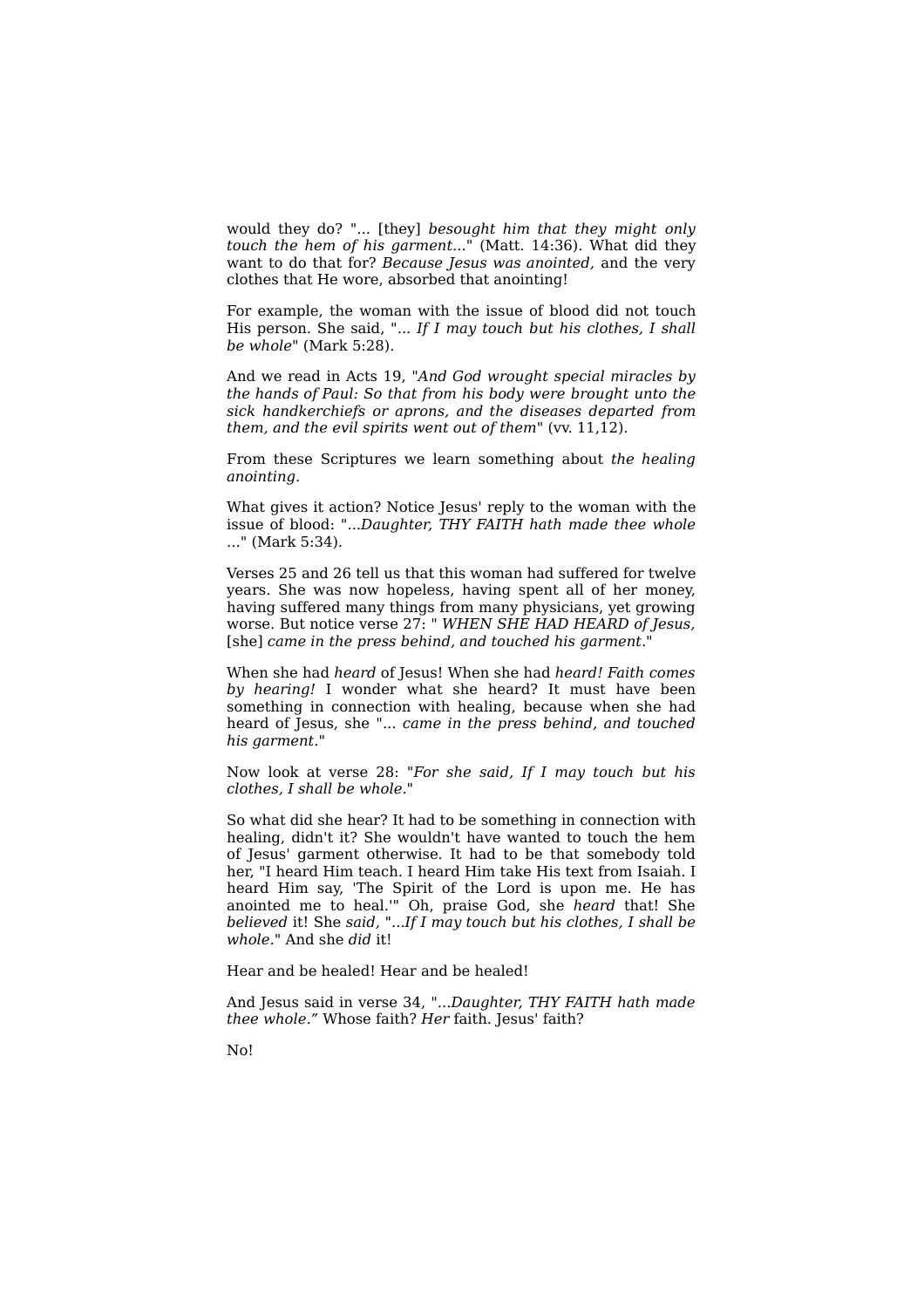Read the four Gospels carefully and underline what Jesus said in connection with every healing. *Not one time* did Jesus ever tell anybody, "According to *my faith* so be it done unto you." Not one time did Jesus ever say, "According to *the apostles' faith* so be it done unto you." (People say, "If the apostles were here, healings would take place today.")

No, Jesus said, "According to YOUR FAITH so be it done unto you." He said, "As THOU hast believed, so be it done unto THEE." He said, "Go thy way, and as THOU hast believed...." And to this woman He said, "Daughter, THY faith...."

So we learn something about the healing power of God. It is a tangible substance; a heavenly materiality. One can be anointed with it as God wills. And this healing power is transmittable or transferable by the touch, a cloth, or a handkerchief. And *faith gives it action!*

## **A Sinner's Prayer to Receive Jesus as Savior**

Dear Heavenly Father,

I come to You in the Name of Jesus.

Your Word says, *"... him that cometh to me I will in no wise cast out"* (John 6:37), so I know You won't cast me out, but You take me in and I thank You for it.

You said in Your Word, " *Whosoever shall call upon the name of the Lord shall be saved"* (Rom. 10:13). I am calling on Your Name, so I know You have saved me now.

You also said *"... if thou shalt confess with thy mouth the Lord Jesus, and shalt believe in thine heart that God hath raised him from the dead, thou shalt be saved. For with the heart man believeth unto righteousness; and with the mouth confession is made unto salvation"* (Rom. 10:9-10). I believe in my heart Jesus Christ is the Son of God. I believe that He was raised from the dead for my justification, and I confess Him now as my Lord.

Because Your Word says, "... *with the heart man believeth unto righteousness* . . . " and I do believe with my heart, I have now become the righteousness of God in Christ (2 Cor. 5:21) ... And I am saved!

Thank You, Lord!

Signed \_\_\_\_\_\_\_\_\_\_\_\_\_\_\_\_\_\_\_\_\_\_\_\_\_\_\_\_\_\_\_\_\_

Date \_\_\_\_\_\_\_\_\_\_\_\_\_\_\_\_\_\_\_\_\_\_\_\_\_\_\_\_\_\_\_\_\_\_\_